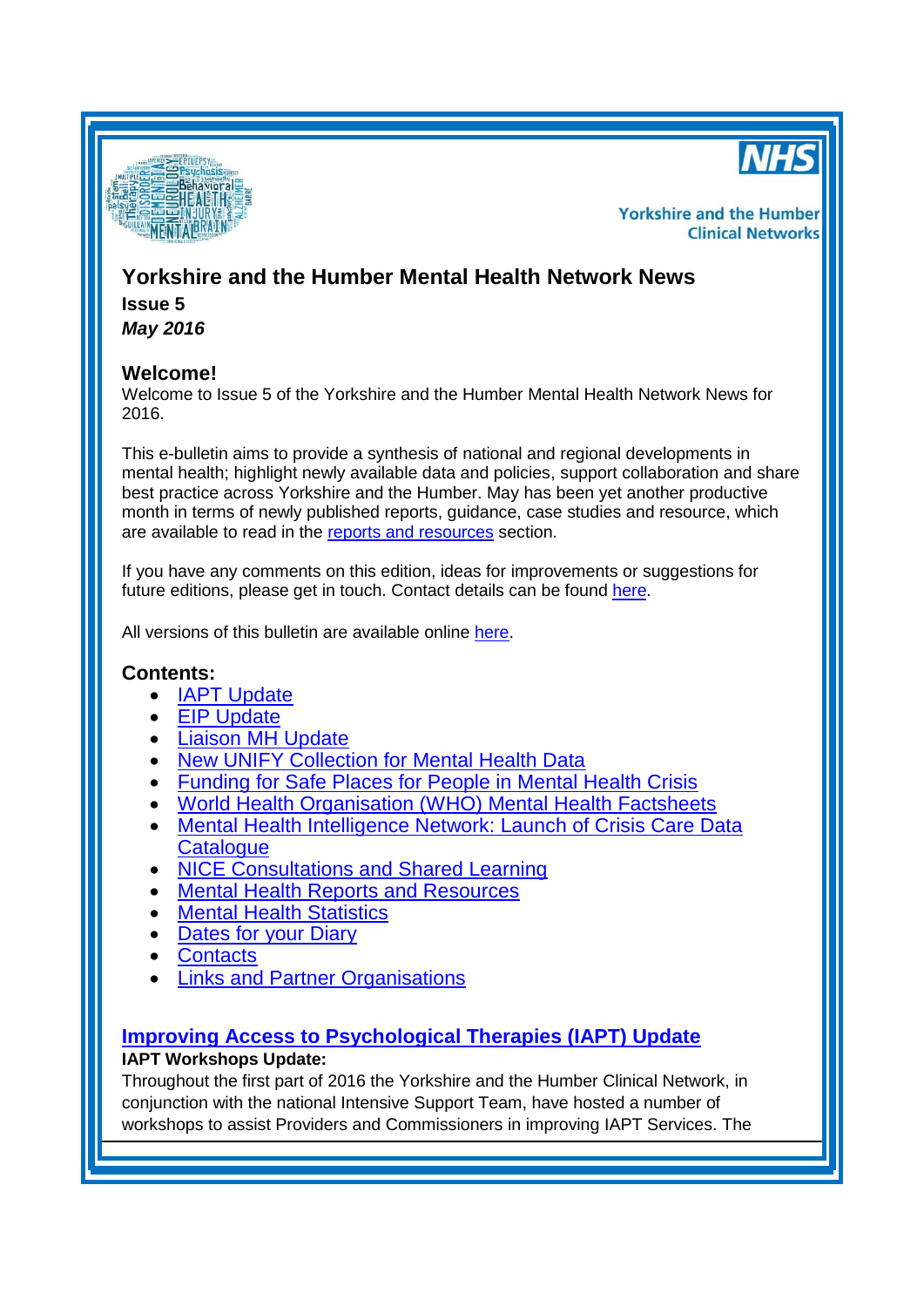workshops were open to attendees nationwide and were very well attended.

The initial workshops were held over 3 separate days in January, February and March and focussed on **IAPT Data Analysis**. The aims of the workshops were to enable participants to develop a clear understanding of the technical guidance and governance structures for IAPT data returns; provide participants with an understanding of data quality issues and methods to resolve them; focus on developing a consistent approach, being adopted holistically, in relation to IAPT data and share excellence in local practice. For further information the slides from the workshops can be accessed [here.](http://www.yhscn.nhs.uk/mental-health-clinic/mental-health-network/IAPT/IAPTMeetingsandEvents.php)

In April a workshop on **IAPT Recovery** was held with the aim of enabling participants to develop a clear understanding of Recovery and Reliable Improvement in IAPT Services and of how best to assure high performance. The workshop was chaired by Professor David Clark and the slides from the day can be accessed [here.](http://www.yhscn.nhs.uk/media/PDFs/mhdn/Mental%20Health/Recovery%20Workshop/yhscn-mentalhealth-IAPTRecoveryWorkshopSlides_20160421)

Lastly, in early May an **IAPT Demand and Capacity** workshop, with the aim of enabling participants to develop a clear understanding of demand and capacity theory and terminology and introducing a tool to assist with demand and capacity modelling, was held. All slides from the workshop are available [here.](http://www.yhscn.nhs.uk/media/PDFs/mhdn/Mental%20Health/Demand%20and%20Capacity/yhscn-mentalhealth-YorkshireHumber%20IAPT%20Demand%20and%20Capacity%20Slides-20160512.pdf)

#### **IAPT User Consultation:**

The Community and Mental Health Team at the HSCIC would like to invite feedback on the IAPT publications, as they are keen to understand the way these are used and make them more user friendly. The survey can be completed at the following link: <https://www.surveymonkey.co.uk/r/IAPTconsult>

The survey will remain open until Friday 10th June will take around 5 minutes to complete and all answers will be treated in confidence.

## <span id="page-1-0"></span>**[Early Intervention in Psychosis \(EIP\)](#page-0-1) Update**

#### **Implementing the EIP Access and Waiting Time Standard Guidance:**

NHS England has recently published guidance to support improvements for people experiencing first episode psychosis, which is available online [here.](https://www.england.nhs.uk/mentalhealth/wp-content/uploads/sites/29/2016/04/eip-guidance.pdf) The guidance has been jointly published by NHS England and the National Institute for Health and Care Excellence (NICE) and aims to support ongoing local implementation of the standard by Commissioners and Providers, in conjunction with patients and other partners. Additional resources have also been consolidated into a helpful resources pack available online [here.](https://www.england.nhs.uk/mentalhealth/wp-content/uploads/sites/29/2016/04/eip-resources.pdf)

**GP Guidance Early Detection of Emerging Psychosis – What you Need to Know:** A two page guide for GPs on the early detection of psychosis has been developed with some key learning points and useful contacts/resources. The guide is available online [here.](http://www.rcgp.org.uk/clinical-and-research/toolkits/~/media/9B51AC832D27424F86C0B4ED8AD2593A.ashx)

<span id="page-1-1"></span>**[Supporting the development of All Ages Liaison Mental Health \(LMH\)](#page-0-2)**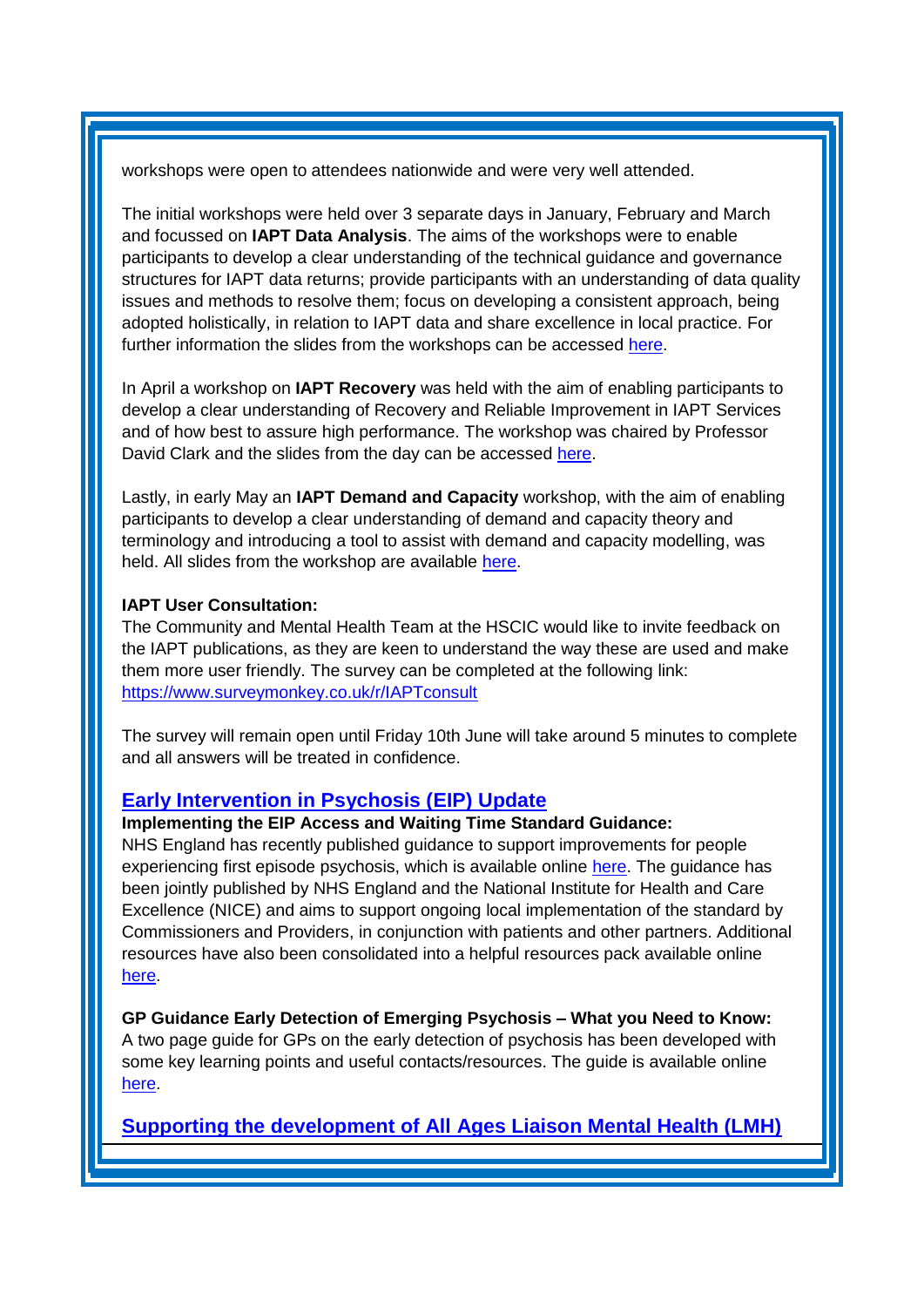## **Services**

As you may be aware the government are investing in liaison mental health services as part of the parity of esteem agenda, whereby patients with mental health problems receive the same standard of care as those with physical health problems. Liaison mental health as a speciality has an accumulating body of evidence to suggest that by addressing the mental health needs of patients in acute hospitals costs to acute services can be significantly reduced.

The government target is for 50% of hospitals to be providing CORE 24 standard liaison mental health services by 2020. However, this is a minimum requirement and the aim would be to optimise provision of liaison services across the Yorkshire and Humber area.

Further investment of £247million has been promised from 2017-2020 for the development of liaison services and the MH Clinical Network has appointed a clinical advisor for liaison mental health, Dr Katie Martin, to provide some short term support. One of the aims of this role is to work with providers and commissioners to understand where the gaps in provision are, support the development of plans for appropriate liaison services and also provide evidence and examples of best practice for possible investment in next year.

To achieve this, the clinical advisor and Networks' support team are using a scoping tool to gain an in-depth understanding of how each service works and what it provides. This exercise has already been completed in the Cheshire and Merseyside region and the aim to complete it across the whole of the Northern region within the next 2 months.

# <span id="page-2-0"></span>**[New UNIFY Collection for Mental Health Data](#page-0-1)**

NHS England has established a new UNIFY data collection covering performance indicators for mental health services for children and young people, crisis care and out of area transfers. The data collection is intended to inform the CCG Improvement and Assessment Framework for 2016/17. For further information and any questions please email: [england.ccgaf@nhs.net.](mailto:england.ccgaf@nhs.net)

# <span id="page-2-1"></span>**[Funding for Safe Places for People in Mental Health Crisis](#page-0-1)**

The Government has announced an intention to provide £15 million of funding to enhance health and community based places of safety for people who are suffering with mental health crisis. It is recommended that, through local Crisis Care Concordat Groups, Hospital Trusts, Local Authorities and the Third Sector should access the bidding process. More information can be found [here.](https://www.gov.uk/government/news/new-funding-for-safe-places-for-people-in-mental-health-crisis)

# <span id="page-2-2"></span>**[World Health Organisation \(WHO\) Mental Health Factsheets](#page-0-1)**

In late April 2016 WHO released a number of updates to factsheets on different mental health conditions. The factsheets can be accessed via the links below:

- **[Schizophrenia](http://www.who.int/mediacentre/factsheets/fs397/en/)**
- Mental health in [emergencies](http://www.who.int/mediacentre/factsheets/fs383/en/)
- Mental [disorders](http://www.who.int/mediacentre/factsheets/fs396/en/)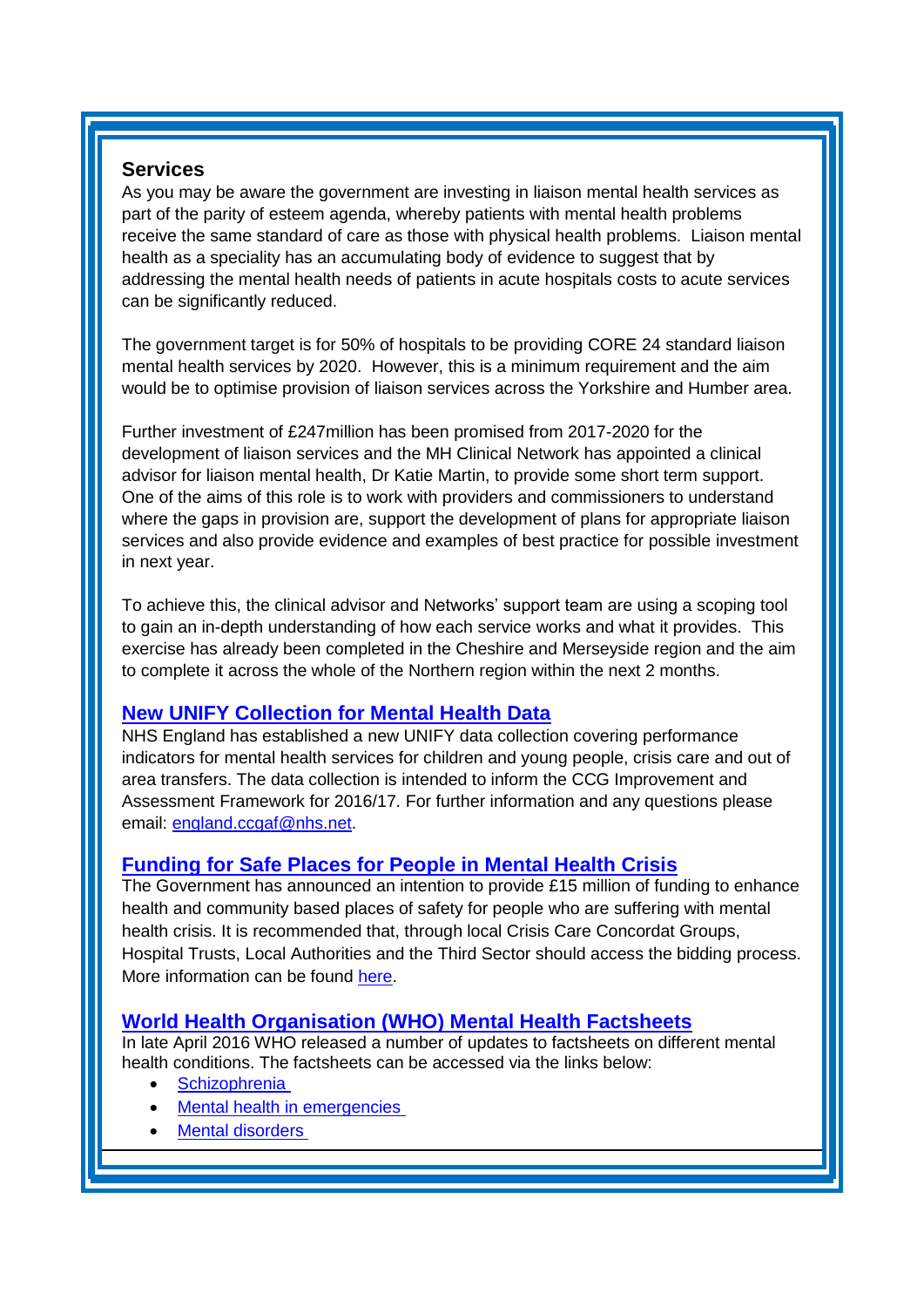- **[Depression](http://www.who.int/mediacentre/factsheets/fs369/en/)**
- [Mental health: strengthening our response](http://www.who.int/mediacentre/factsheets/fs220/en/)

# <span id="page-3-1"></span>**[National Mental Health Intelligence Network](#page-0-1) (NMHIN): Launch of Crisis [Care Data Catalogue](#page-0-1)**

The NMHIN have recently launched the mental health [crisis care data catalogue.](http://www.yhpho.org.uk/resource/view.aspx?RID=232017)

The data catalogue lists the current and coming metrics and datasets relevant to mental health crisis care and includes links to the data sources and details the geography at which the data are published.

It is intended that the catalogue can be used by commissioners; policy makers, planners, service providers and advocacy groups to identify available data and use the data to support local Crisis Care Concordat action plans, a key part of the [National Crisis Care](http://www.crisiscareconcordat.org.uk/)  [Concordat Programme.](http://www.crisiscareconcordat.org.uk/)

For further information please email: [mhdnin@phe.gov.uk.](mailto:mhdnin@phe.gov.uk?subject=Training)

## <span id="page-3-2"></span>**[NICE Consultations and Shared Learning](#page-0-1)**

The latest [Eyes on Evidence](http://us8.campaign-archive1.com/?u=7864f766b10b8edd18f19aa56&id=83078f7a4f) bulletin released by NICE features information on a case– control study in Northern Ireland considering carer mental health following bereavement. To read the article in full click [here.](http://us8.campaign-archive1.com/?u=7864f766b10b8edd18f19aa56&id=83078f7a4f#Carers)

The following NICE Consultations have also been opened for comment:

- [Severe mental illness and substance misuse \(dual diagnosis\) -](https://www.nice.org.uk/guidance/indevelopment/gid-phg87/consultation/html-content-2) community [health and social care services: Draft guidance consultation.](https://www.nice.org.uk/guidance/indevelopment/gid-phg87/consultation/html-content-2) Closing date: 23 June 2016.
- [Autism Spectrum Disorder in Under](https://www.nice.org.uk/guidance/cg170/consultation/html-content) 19s: Support and Management. Closing date: 1 June 2016
- [Supporting Decision Making for People who Lack Mental Capacity](https://www.nice.org.uk/guidance/indevelopment/gid-ng10009/consultation/html-content)**.** Closing date: 15 June 2016

## <span id="page-3-0"></span>**[Mental Health Reports](#page-0-1) and Resources**

Throughout May a number of reports, guidance and useful resources have been published. The links to each are provided below:

#### **Reports:**

NHS Providers has published **[Funding Mental Health at Local Level: Unpicking the](https://www.nhsproviders.org/resource-library/reports/funding-mental-health-at-local-level-unpicking-the-variation)  [Variation](https://www.nhsproviders.org/resource-library/reports/funding-mental-health-at-local-level-unpicking-the-variation)**. The report found only half of providers reported a real terms increase in funding in 2015/16 and found there is limited confidence that funding increases will be delivered this year. The report also highlighted discrepancies in understanding between Commissioners and Providers over what it means to implement parity of esteem.

The Mental Health Foundation has published two reports in May. The first **[Progression Together: An Evaluation of a Model of Personalised Residential](https://www.mentalhealth.org.uk/publications/progression-together-report)  [Care Developed by Together for Mental Wellbeing](https://www.mentalhealth.org.uk/publications/progression-together-report)** is the result of a three year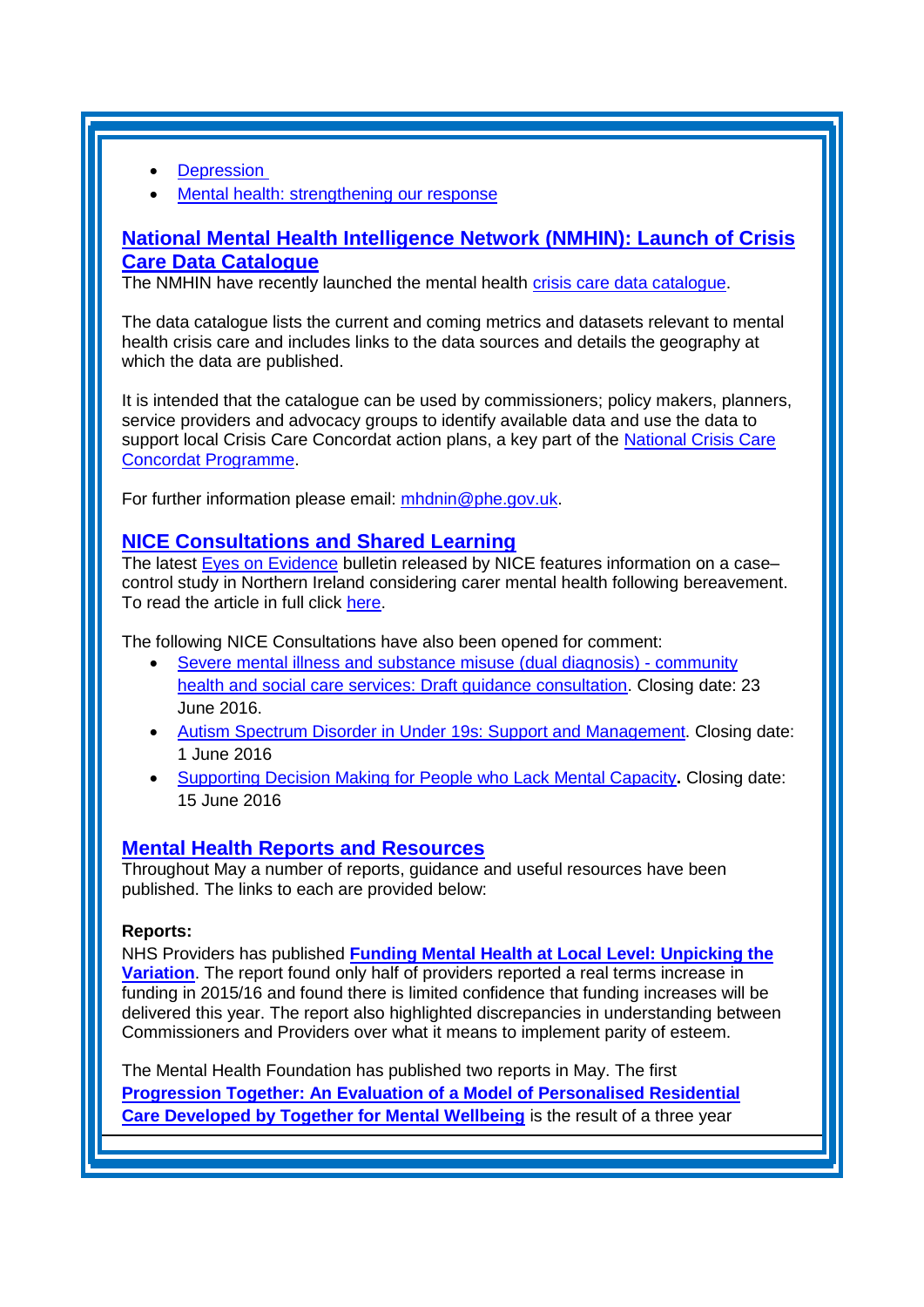evaluation, which aims to establish Progression Together as an effective model of personalised residential care for people with complex needs. The second report **[Relationships in the 21st Century: The Forgotten Foundation of Mental Health](https://www.mentalhealth.org.uk/publications/relationships-21st-century-forgotten-foundation-mental-health-and-wellbeing)  and [Wellbeing](https://www.mentalhealth.org.uk/publications/relationships-21st-century-forgotten-foundation-mental-health-and-wellbeing)** focusses on the evidence that investing in relationships is important to health and wellbeing.

**[Integrated Care to Address the Physical Health Needs of People with Severe](http://www.journalslibrary.nihr.ac.uk/__data/assets/pdf_file/0006/164652/FullReport-hsdr04130.pdf?utm_source=The%20King%27s%20Fund%20newsletters&utm_medium=email&utm_campaign=7015935_ICB%202015-05-11&dm_i=21A8,46DJ3,FLWT3F,F71FD,1) Mental [Illness: A Rapid Review](http://www.journalslibrary.nihr.ac.uk/__data/assets/pdf_file/0006/164652/FullReport-hsdr04130.pdf?utm_source=The%20King%27s%20Fund%20newsletters&utm_medium=email&utm_campaign=7015935_ICB%202015-05-11&dm_i=21A8,46DJ3,FLWT3F,F71FD,1)** has been published by the King's Fund. This research explores current service provision and maps the recent evidence on models of integrated care addressing the physical health needs of people with severe mental illness, primarily within the mental health service setting.

#### **Case Studies:**

NHS England has produced a case study on Lab in a Bag, which is being developed to test people with mental illness for diseases such as CVD and diabetes. To read the case study click [here.](https://www.england.nhs.uk/mentalhealth/2016/05/17/martin-myers/)

NHS Employers has published a case study on **[Improving the Outcomes of Mental](http://www.nhsemployers.org/case-studies-and-resources/2016/05/improving-outcomes-of-mental-health-problems-amoung-the-lgbt-community)  [Health Problems Among the LGBT Community](http://www.nhsemployers.org/case-studies-and-resources/2016/05/improving-outcomes-of-mental-health-problems-amoung-the-lgbt-community)**. The study, from Leicestershire Partnership NHS Trust, shares their experience of how they introduced better mental health support for the lesbian, gay, bisexual and transgender (LGBT) community.

#### **Guidance:**

The Mental Foundation has published two new guides in May. The first is a **[Guide to](https://www.mentalhealth.org.uk/publications/guide-investing-your-relationships)  [Investing in your Relationships](https://www.mentalhealth.org.uk/publications/guide-investing-your-relationships)**, which was produced to reflect the mental health awareness week campaign focussing on relationships. The second guide, which has been produced in conjunction with employee benefits specialist Unuman, is a guide to **[Managing Mental Health in the Workplace](https://www.mentalhealth.org.uk/publications/managing-mental-health-workplace)**. The guide considers staff wellbeing, addressing problems before they become severe, supporting staff when issues do emerge and strategies to support good mental health.

#### **Resources:**

Rethink Mental Illness have recently launched **[SOS: A Starter Guide to Mental Illness.](https://www.rethink.org/media/885021/sos_guide.pdf)** This excellent resource offers practical advice on recognising the distress signals of mental ill health and will help people to know how and when to act.

Public Health England have produced a series of practical resources to support organisations in implementing the commitment to **Making Every Contact Count** (MECC). These resources are available to view online [here.](https://www.gov.uk/government/publications/making-every-contact-count-mecc-practical-resources)

## <span id="page-4-0"></span>**[Mental Health Statistics](#page-0-1)**

The following statistics have recently been released please click on the links to review further:

- [Learning Disability Services Monthly Statistics:](http://www.hscic.gov.uk/catalogue/PUB20526) Commissioner Census April [2016](http://www.hscic.gov.uk/catalogue/PUB20526)
- [Learning Disability Services Quarterly Statistics: Commissioner Census -](http://www.hscic.gov.uk/catalogue/PUB20648) Q4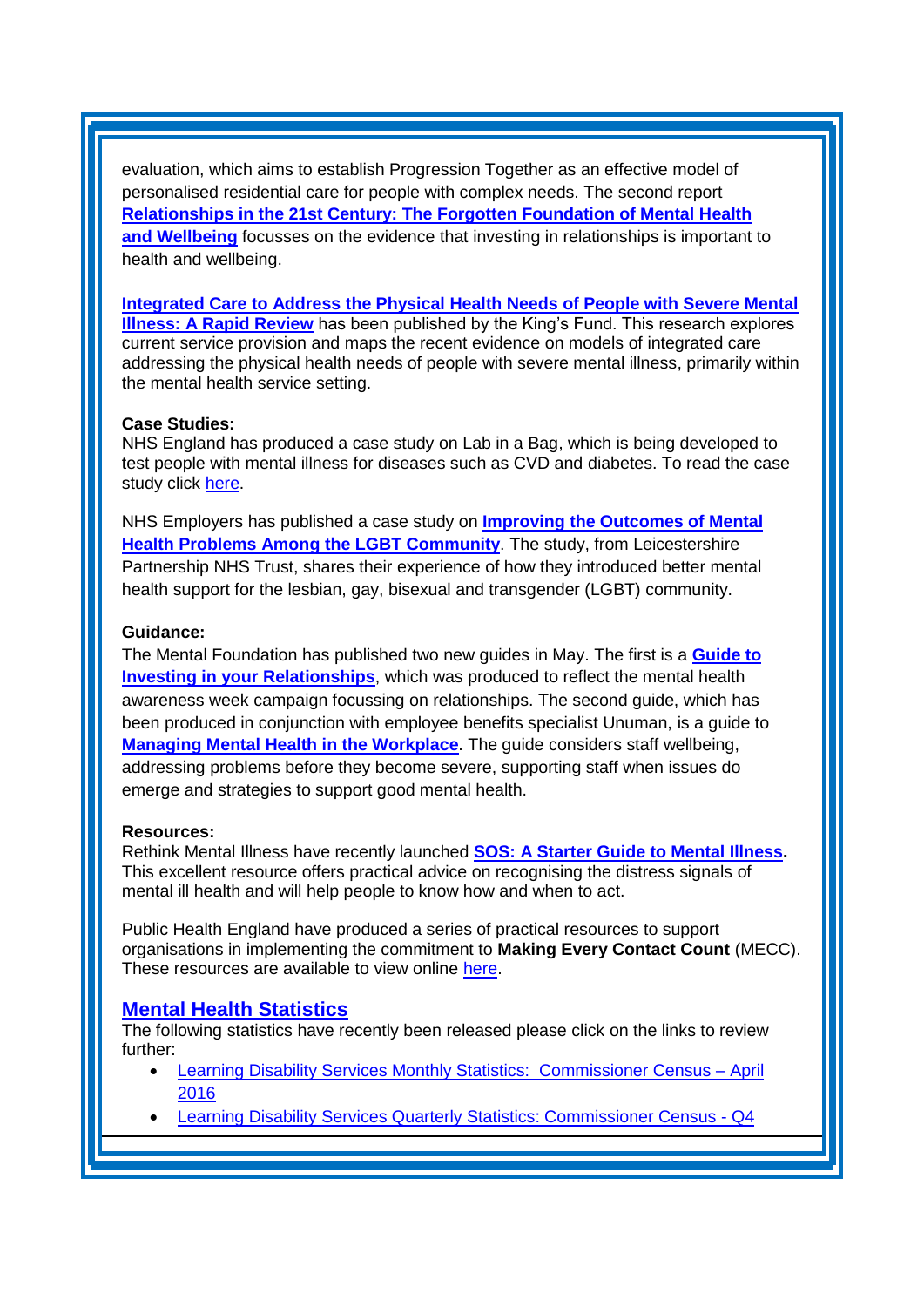[2015/16](http://www.hscic.gov.uk/catalogue/PUB20648)

[Mental Health Community Teams Activity –](https://www.england.nhs.uk/statistics/2016/05/06/mental-health-community-teams-activity-quarter-ending-march-2016/) Q4 2015/16

## <span id="page-5-1"></span>**[Dates for your Diary!](#page-0-1)**

- Wednesday 27 July, 10:00-13:00, **Yorkshire and the Humber IAPT Providers Network**, Hatfeild Hall, Wakefield.
- Thursday 7 July, 13:00-16:00, **Yorkshire and the Humber EIP Network,** Oxford Place, Leeds.

**If you would like to attend either of the above, or require further information, please email [sarahhope2@nhs.net.](mailto:sarahhope2@nhs.net)**

**Children's and Young People's Mental Health & Engaging with Schools: WebEx Series**

- Friday 10 June 2016, 12:30 13:30
- Friday 17 June 2016, 12:30 13:30
- Friday 24 June 2016, 12:30 13:30

For further information, and to request WebEx joining details, please email [Laura Whixton.](mailto:laura.whixton@nhs.net?subject=WebEx)

## <span id="page-5-0"></span>**[Contacts](#page-0-1)**

If you would like to discuss any of the items included in this e-bulletin or would like further information about the Mental Health Network please contact:

Rebecca Campbell, Quality Improvement Manager: [rebecca.campbell6@nhs.net,](mailto:rebecca.campbell6@nhs.net) 0113 8253448 / 07825256356

Sarah Boul, Quality Improvement Lead: [sarah.boul@nhs.net,](mailto:sarah.boul@nhs.net) 0113 8253458 / 07584362063

Twitter: @YHSCN\_MHDN

## <span id="page-5-2"></span>**[Links and Partner Organisations](#page-0-1)**

- Yorkshire and the Humber Clinical Networks. Click [here](http://www.yhscn.nhs.uk/index.php) for the website.
- Yorkshire and the Humber Clinical Senate. Click [here](http://www.yhsenate.nhs.uk/index.php) for the website.
- Yorkshire and Humber Academic Health Science Network. Click [here](http://www.yhahsn.org.uk/) for the website.

**Request for Links:** If you would like to feature a web link in this bulletin, or provide information as a Partner Organisation, please email details to [sarah.boul@nhs.net](mailto:sarah.boul@nhs.net) with the words "Links and Partner Organisations" in the subject line.

#### **Who produces this bulletin?**

This bulletin is provided for anyone working with, or interested in, Mental Health and the Clinical Networks in Yorkshire and the Humber. The bulletin is provided on an opt-out basis. If you